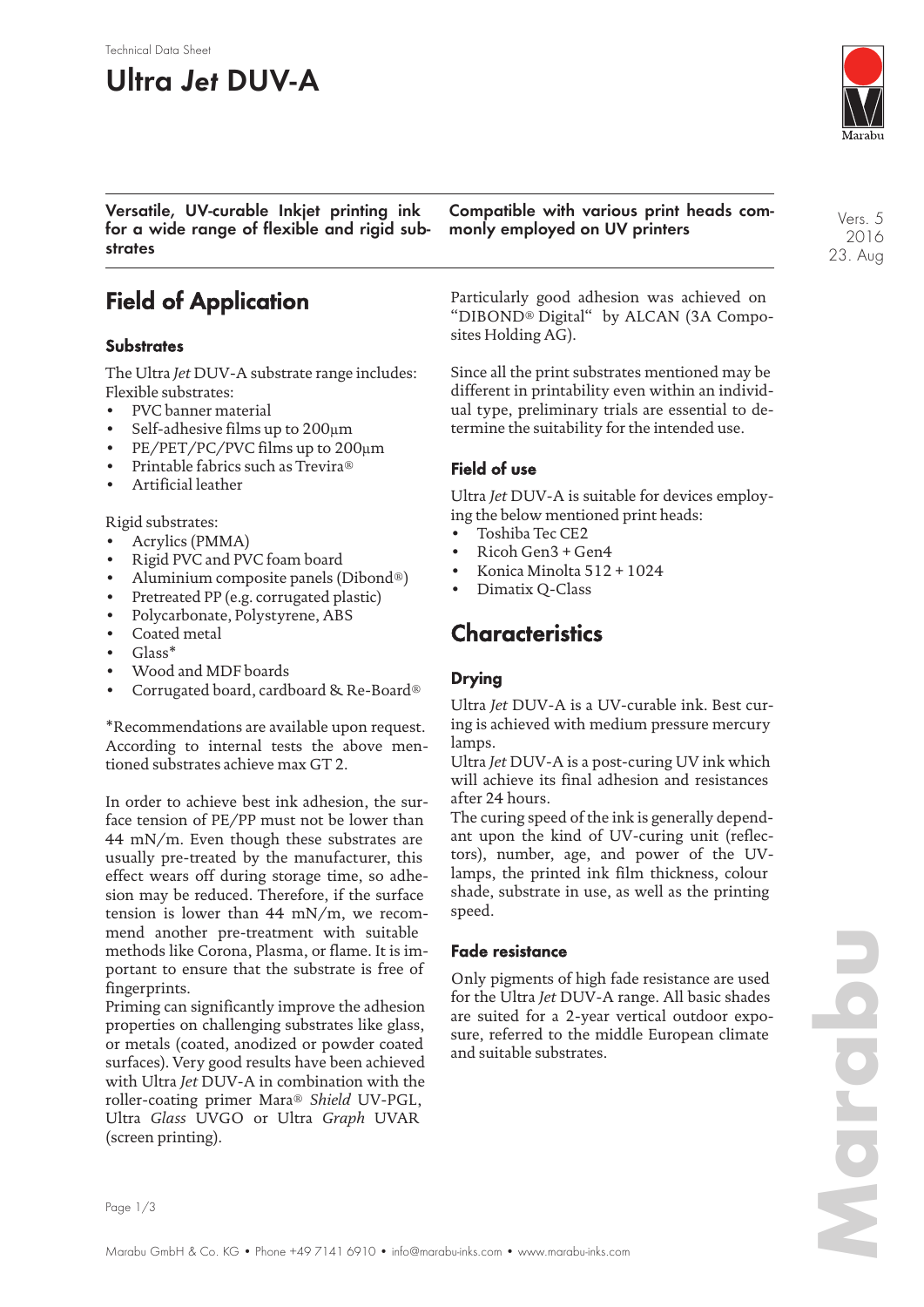# **Ultra Jet DUV-A**



## **Range**

### Basic Shades

| 428 | Yellow        |
|-----|---------------|
| 434 | Light Magenta |
| 438 | Magenta       |
| 455 | Light Cyan    |
| 459 | Cyan          |
| 489 | Black         |
|     |               |

#### Further Products

| 170 | White   |
|-----|---------|
| 910 | Varnish |

We do not recommend this ink for toys due to the foreseeable contact with the mouth since the possible presence of residual monomers and decomposition products of the photo-initiators cannot be excluded even when sufficiently cured.

## **Auxiliaries**

| DI-UR          | Cleaner |
|----------------|---------|
| $DI-IIR3$      | Cleaner |
| P <sub>2</sub> | Primer  |
| P <sub>4</sub> | Primer  |

For the ink change-over, it is recommended to use DI-UR for all ink-carrying components of the ink system. This cleaner has been chemically adjusted to the ink.

DI-UR 3 can be used for cleaning print heads and other ink-carrying components, and should be used if any parts need to be soaked for awhile. This cleaner has been chemically adjusted to the ink. Thanks to its higher viscosity it is especially suited for printers with automatic cleaning units.

Special Primer P 2 is used for manual pre-cleaning and pre-treatment of PP substrates and metals. In addition, improved adhesion properties can be obtained on powder coatings.

The adhesion properties of UV curable Inks on glass (screen printing and digital) are significantly improved by the use of Special Primer P 4. The application of this special "solvent" is

possible, either by manually wiping it onto the entire surface with a cloth or using a spray gun.

## **Shelf Life**

The shelf life for an unopened ink container if stored in a dark room at a temperature of 15 -  $25^\circ$ C is:

• 9 months for 170

• 1 year for all other standard products

The ambient temperature may fall below this value only once for max. 2-3 days. Under different conditions, particularly other storage temperatures, the shelf life is reduced. In such cases, the warranty given by Marabu expires.

## **Change-over**

Before changing over to Ultra *Jet* DUV-A it is recommended to completely drain the ink system before rinsing all ink-carrying components with cleaner DI-UR.

Then, choose your printer´s automatic cleaning program (e. g. "head wash" or "change ink type") and follow the instructions.

## **Note**

Our technical advice whether spoken, written, or through test trials corresponds to our current knowledge to inform about our products and their use. This is not meant as an assurance for certain properties of the products nor their suitability for each application.

You are, therefore, obliged to conduct your own tests with our supplied products to confirm their suitability for the desired process or purpose. The foregoing information is based on our experience and should not be used for specification purposes.

The selection and testing of the ink for specific applications is exclusively your responsibility. Should, however, any liability claims arise, they shall be limited to the value of the goods delivered by us and utilised by you with respect to any and all damages not caused intentionally or by gross negligence.

Vers. 5 2016 23. Aug

Page 2/3